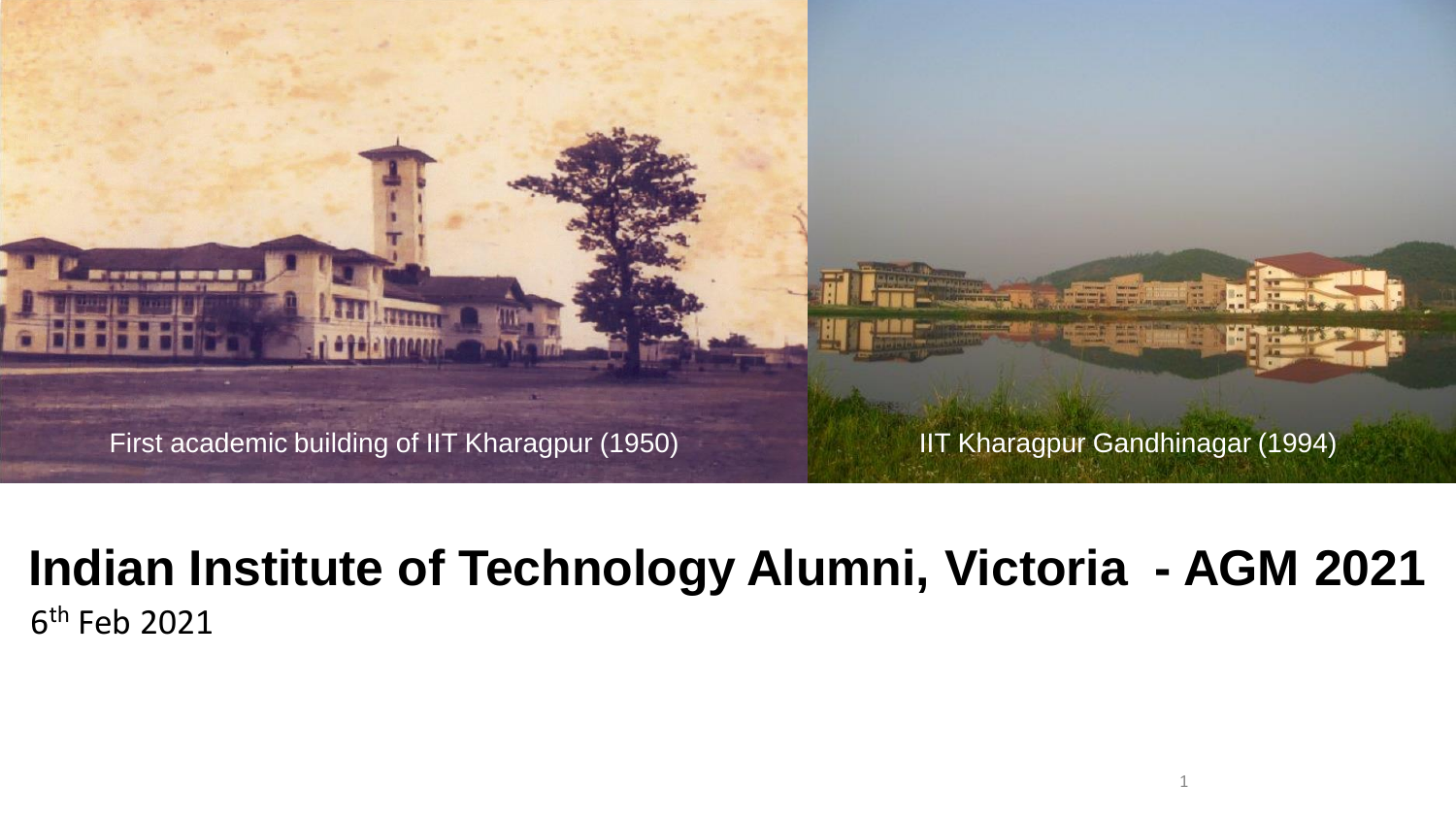## **AGM Agenda**



- ➢ Welcome, Apologies and Proxies.
- ➢ Approve minutes of 2019 AGM.
- ➢ President's and Treasurer's Report 2019-20.
- ➢ Nominations and Elections for 2021–2022 Management Committee.
- $\triangleright$  Welcome and hand-over to the 2021-22 Management Committee.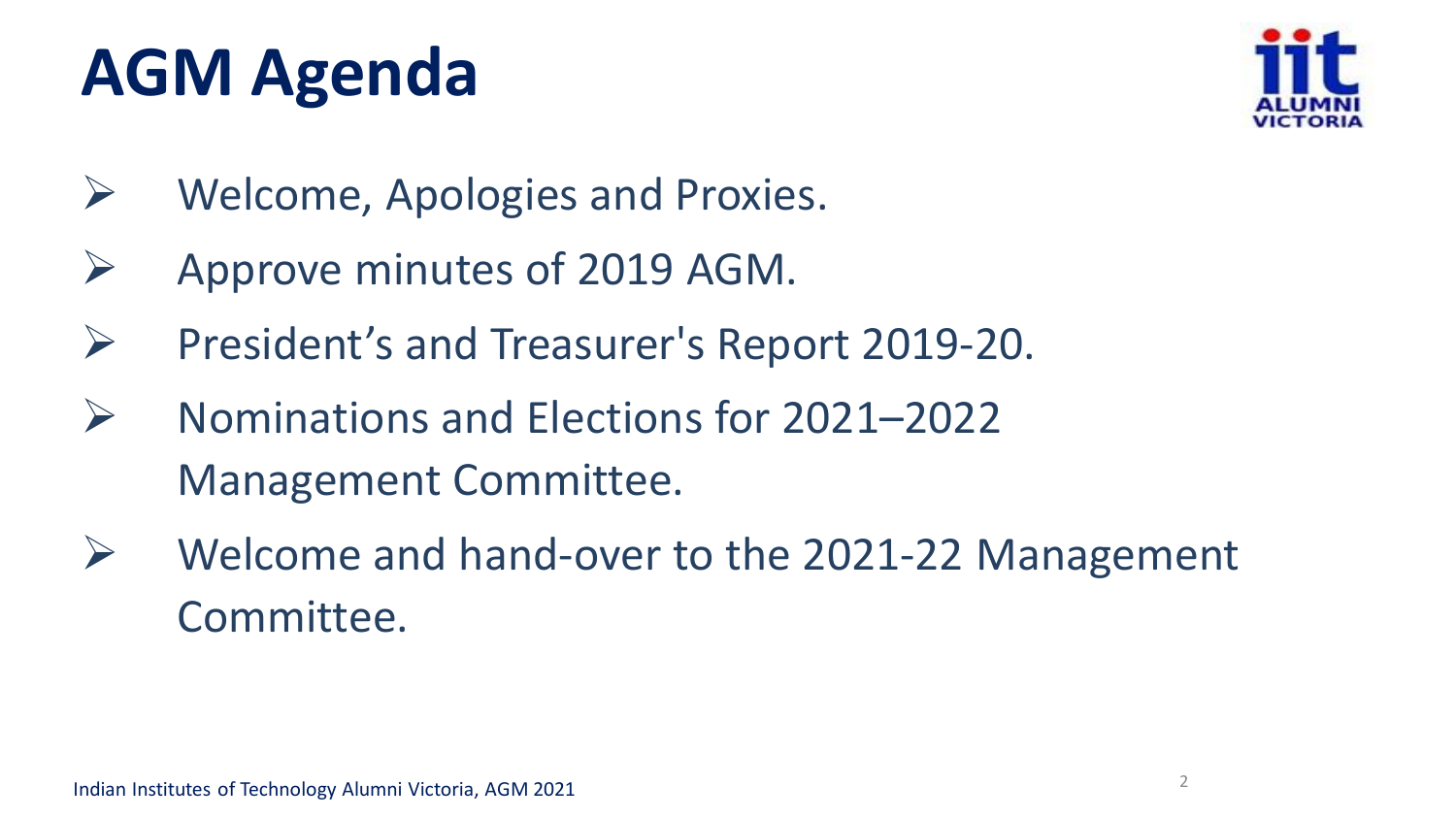## **Welcome, apologies and proxies**



- ➢ Apologies:
	- ➢ Dr Arun Kumar
- ➢ Proxies:
	- $\triangleright$  There are no proxies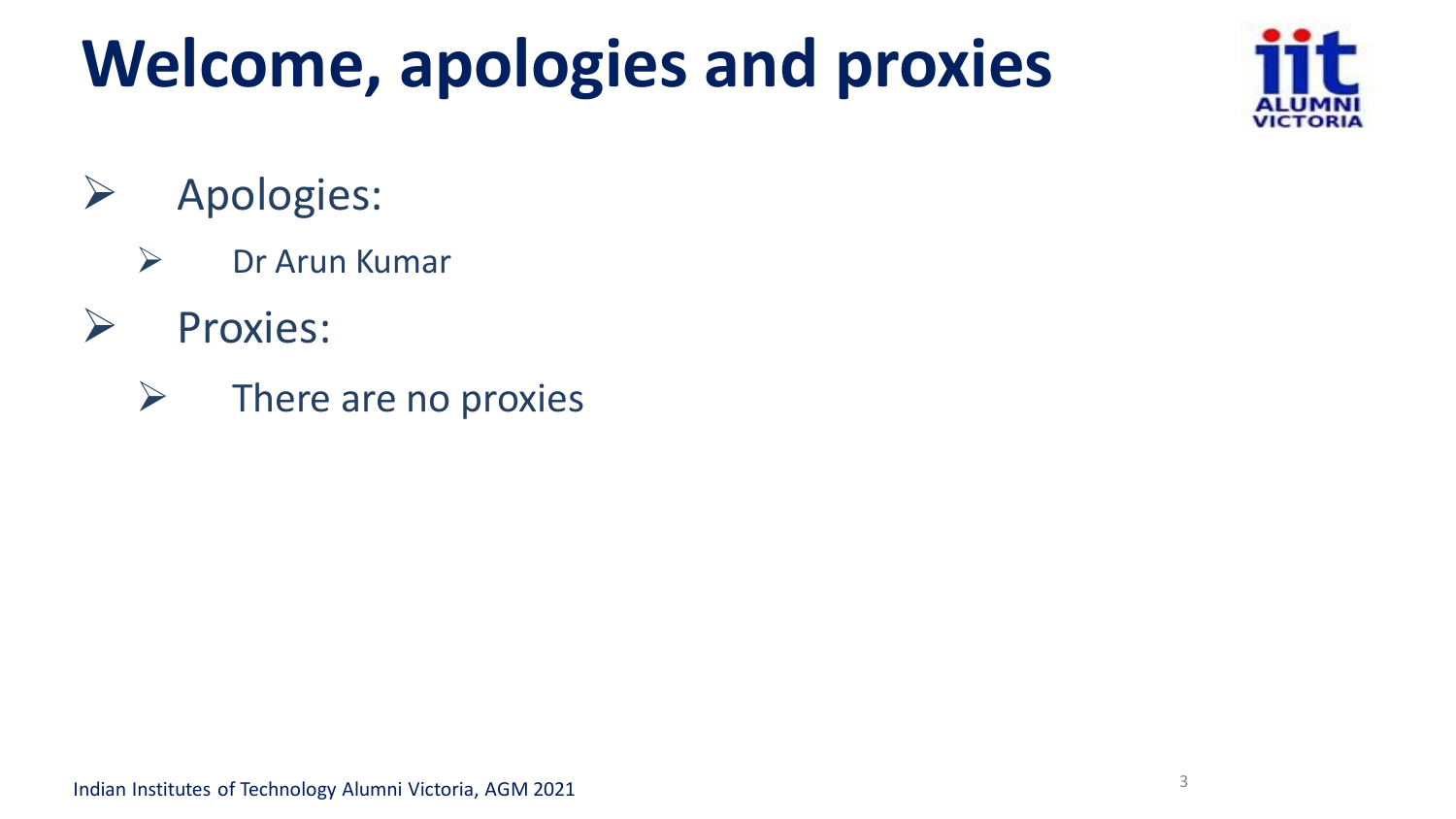## **Approve minutes of 2019 AGM**



[2019 AGM Minutes](IITaV_AGM_2019_MoM.pdf)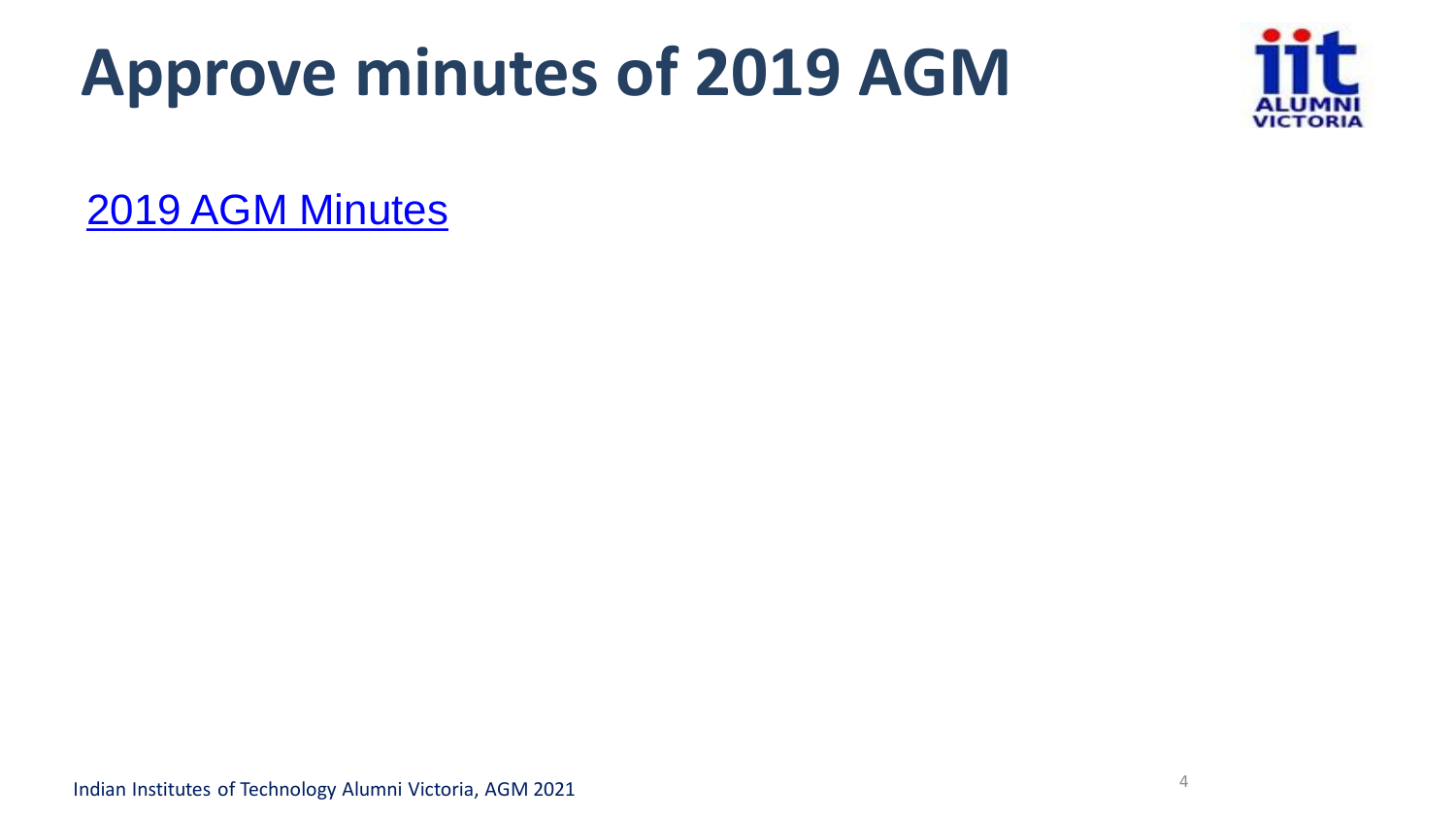

#### **Major focus :**

- ➢ Promote social interactions between members
- ➢ Promote professional networking with Academia and industry
- $\triangleright$  Continue interaction with members during the challenging times of COVID 19
- $\triangleright$  Establish relationship with Monash University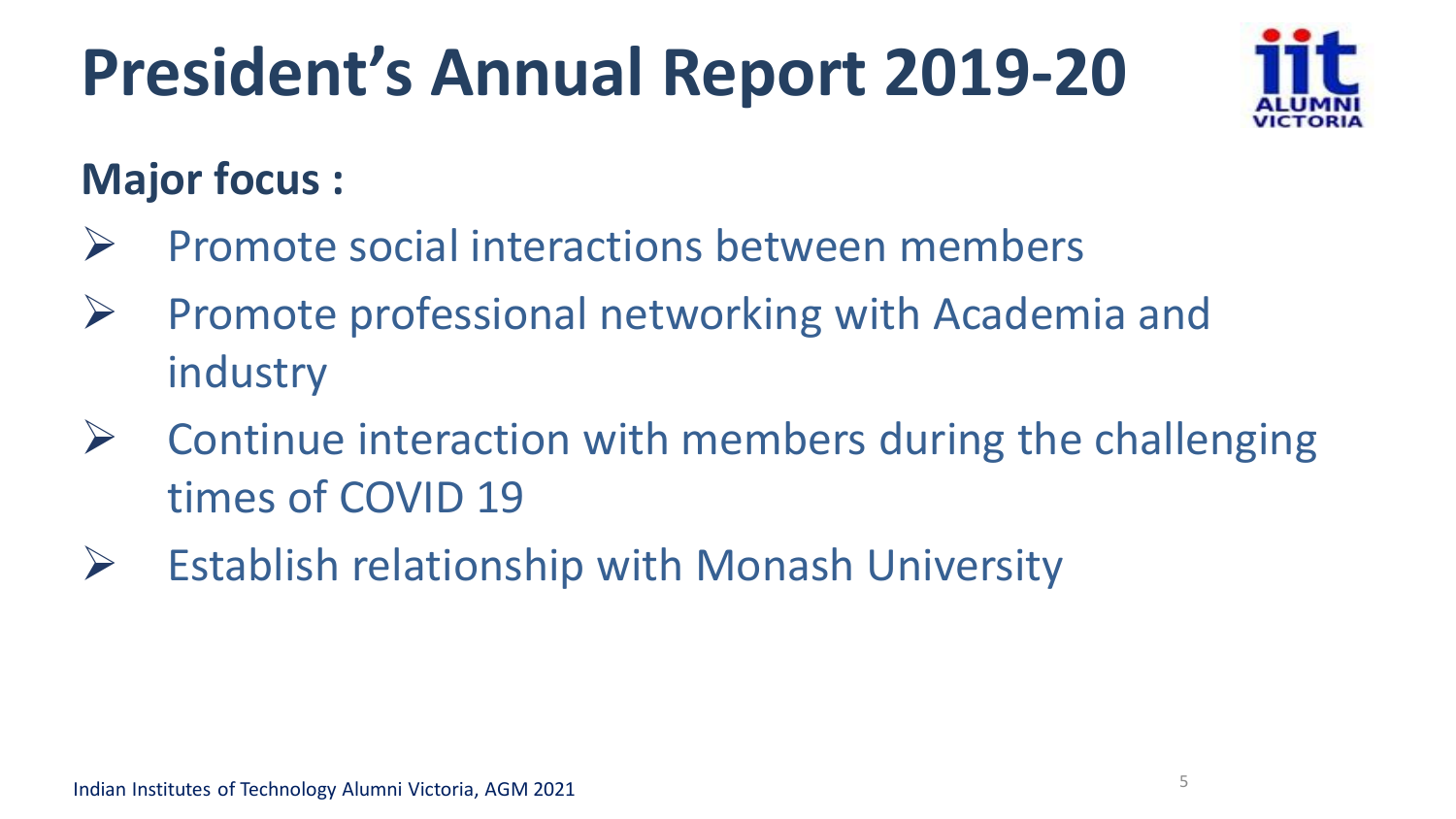

- ➢ *Moving Up: Career Planning and Advancement Strategies*, by Prof. Arun Kumar, 31st August 2019
- ➢ *Start-up Stories from a Silicon Valley Entrepreneur*, by Deepak Goel (Coupons.com, Indian Homes, Packback (Chicago), Karma Circles and Product Studio), 31st October 2019
- ➢ *The Regulation of Therapeutic Goods in Australia*, by Dr Mandvi Bharadwaj, Feb. 2020



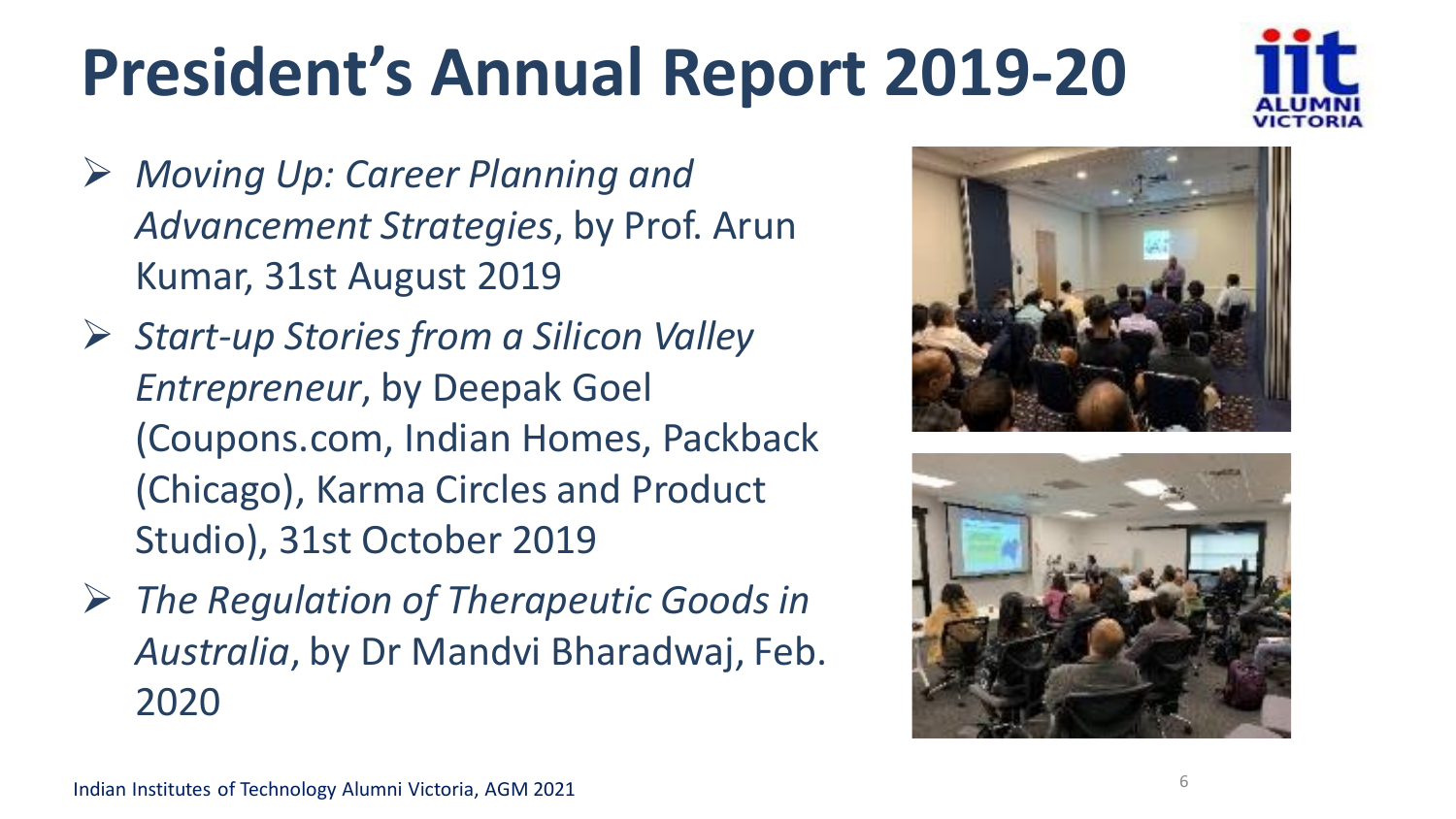

### ➢ *Diwali Celebrations 20th* October 2019





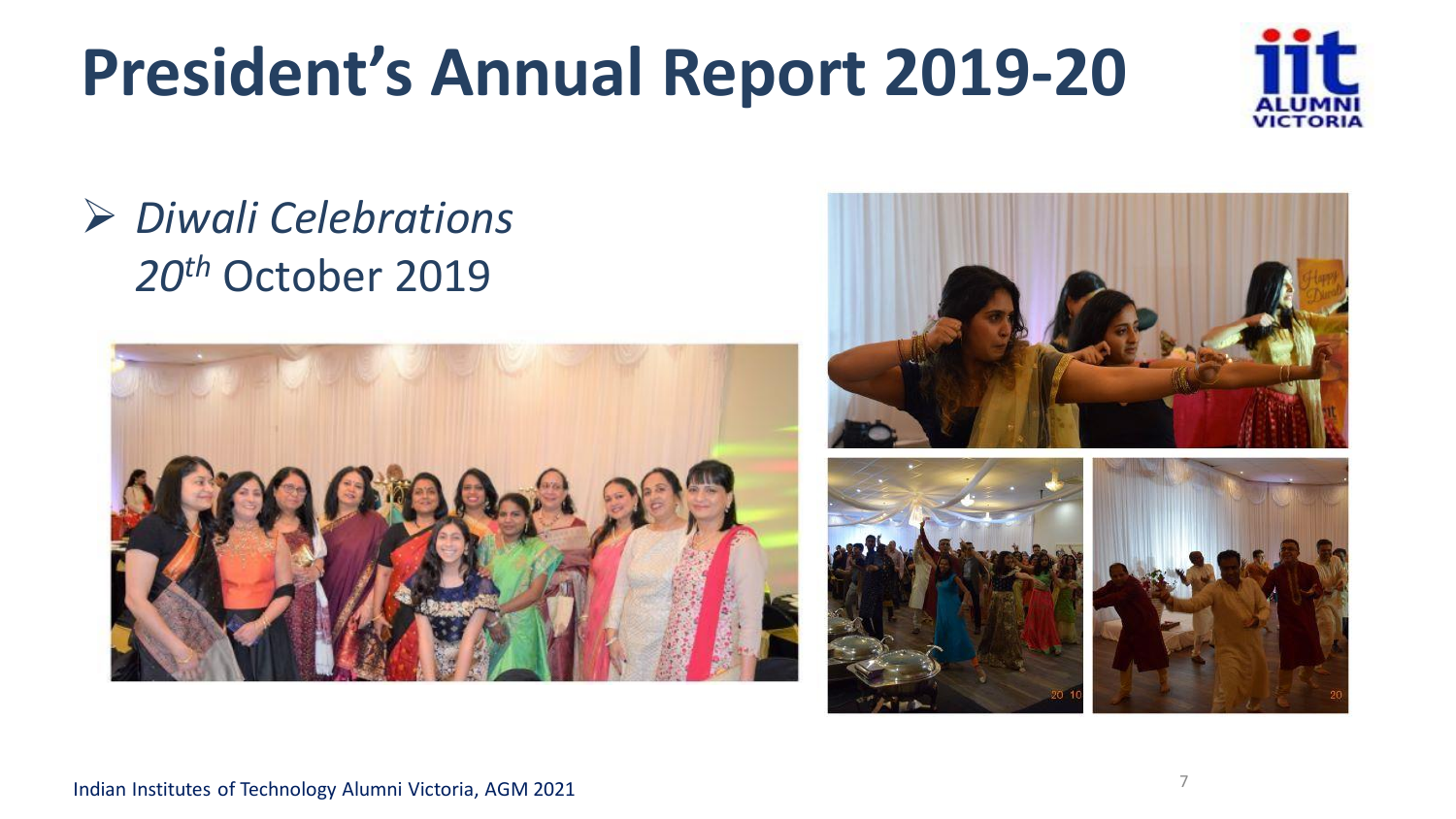

➢ Melbourne India Post Graduate and Academy Conference, 19<sup>th</sup> to 20<sup>th</sup> Dec. 2019





#### ➢ Holi Celebration at Sky High, Dandenong Ranges – 13th March 2020

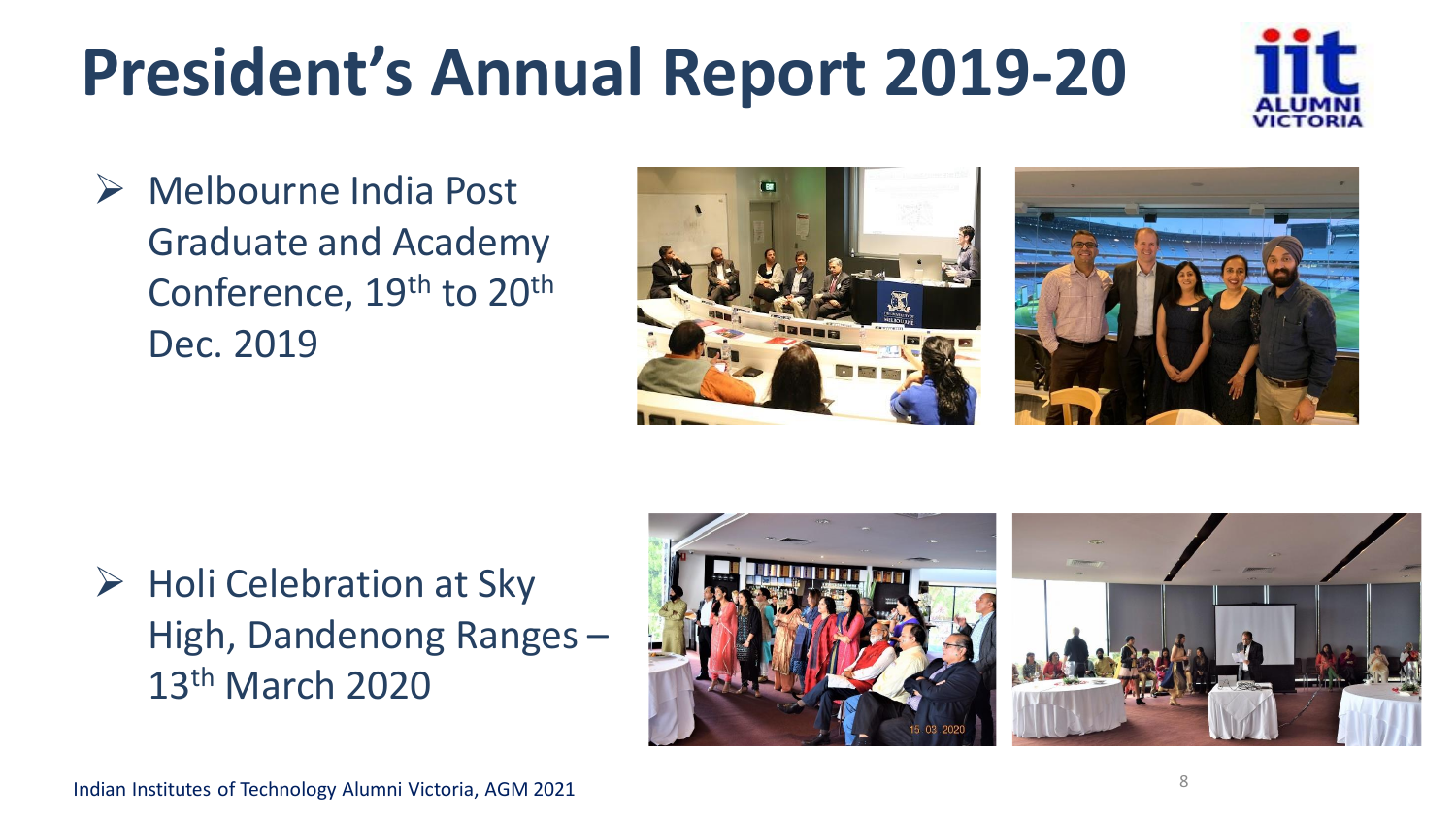

- $\triangleright$  Webinar 1 (10<sup>th</sup> Sept 2020):
	- ➢ Talk 1*: From sample to result - The Pathology Story* by Dr Sangeeta Singh;
	- ➢ Talk 2: *Research in the age of COVID-19* by Dr Birinder Giddey
- $\triangleright$  Webinar 2 (13<sup>th</sup> Oct 2020):

➢ Topic: Cyber Security

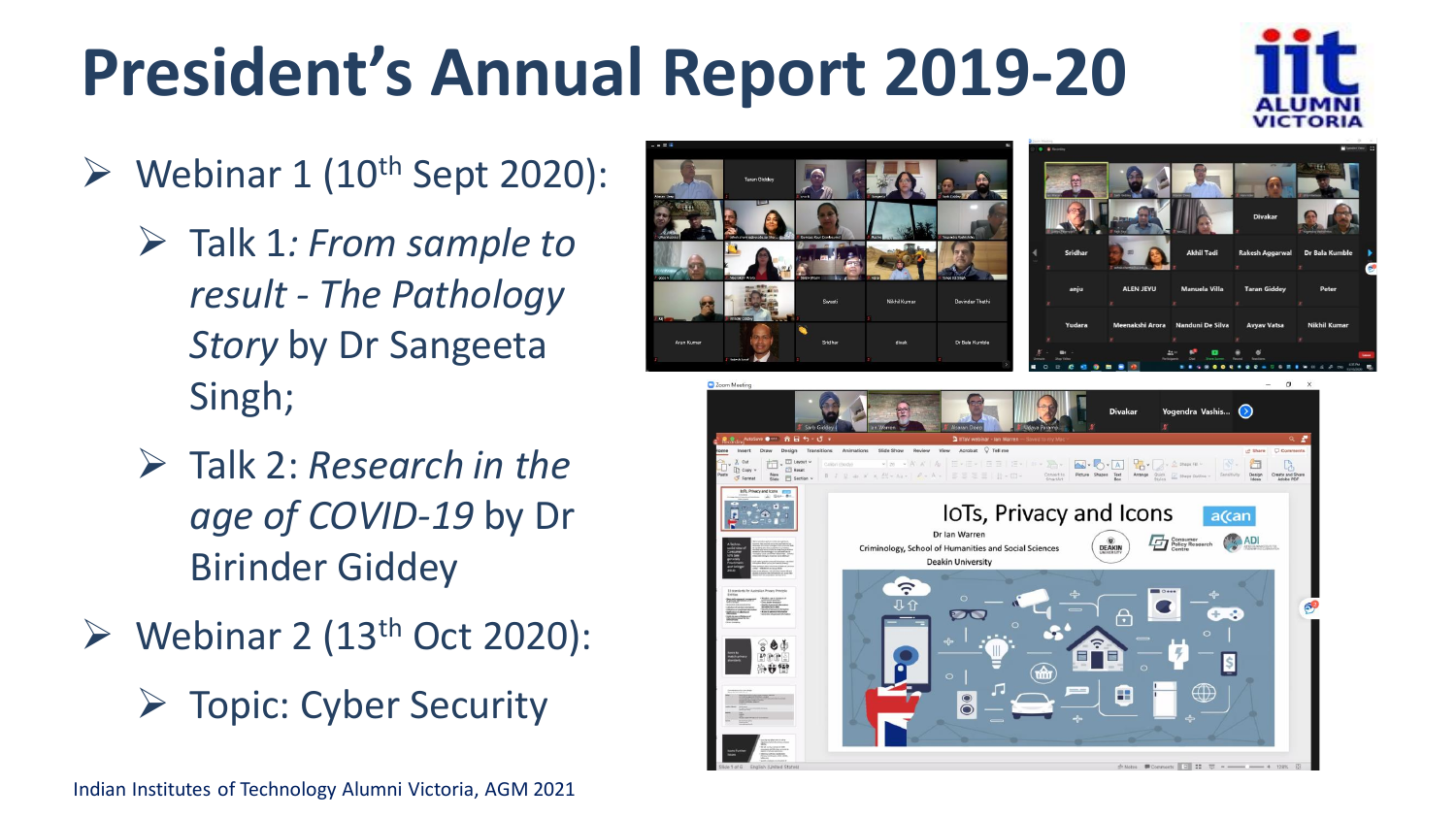

- $\triangleright$  Webinar 3 (22<sup>nd</sup> Jan 2021)
	- $\triangleright$  Topic: Art of Living

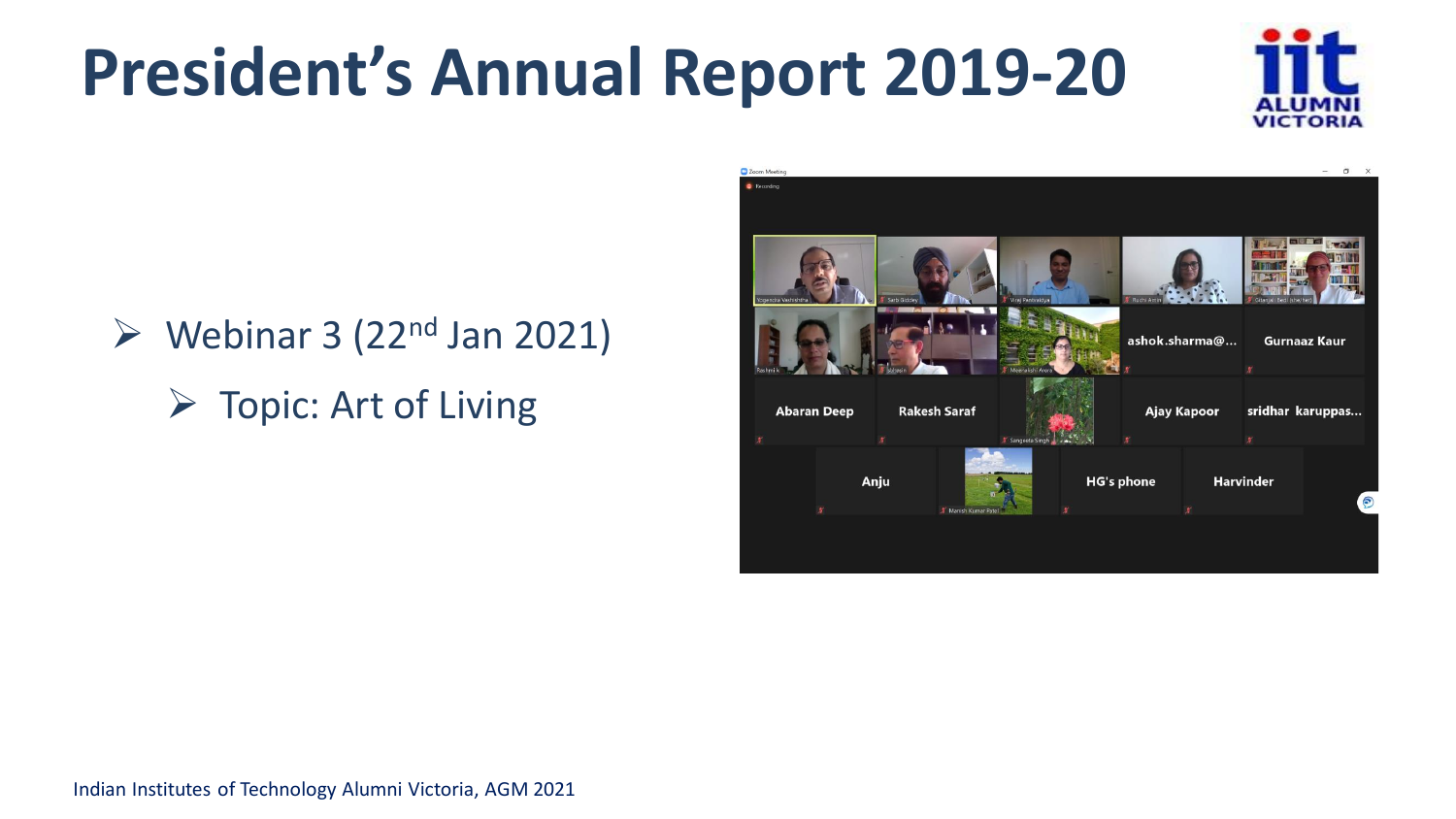### **IITaV membership update for 2019-20**



| <b>TYPE</b>                 | 30th April 2018 | 30th April 2019 | <b>Feb 2021</b> |
|-----------------------------|-----------------|-----------------|-----------------|
| Annual<br><b>Members</b>    | 51              | 53              | 52              |
| Corporate<br><b>Members</b> | 3               | 3               | 3               |
| <b>TOTAL</b>                | 54              | 56              | 55              |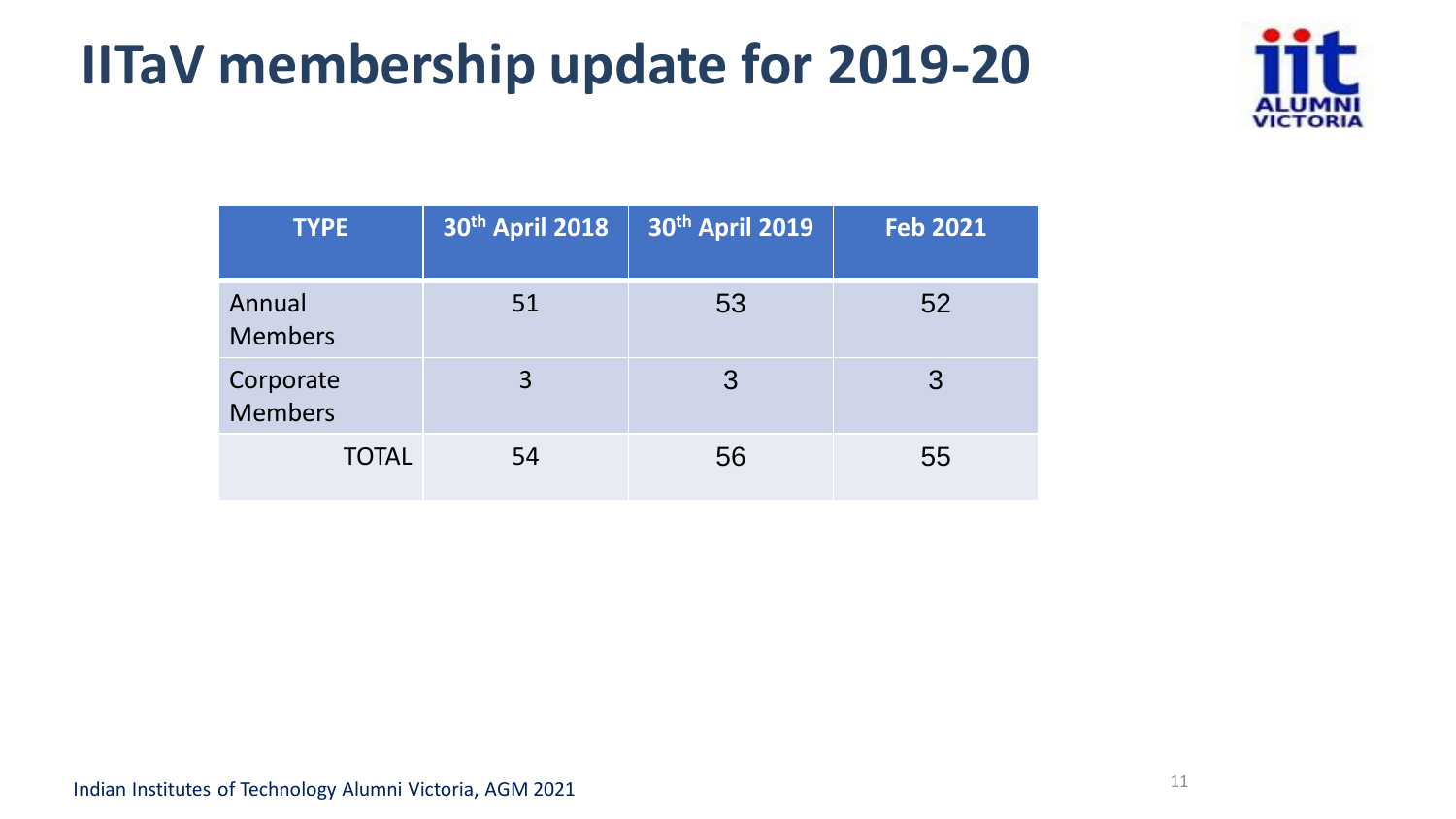## **Acknowledgements**

### **Sincere thanks to:**

- ➢ IITaV Members and Families
- **Our Corporate Members**
- $\triangleright$  The Management Committee, their partners and other family members
- ➢ Our student representatives (Shaktivesh and Pawan Kumar)
- ➢ Guest Presenters at our feature events





**MELBOURNE** 

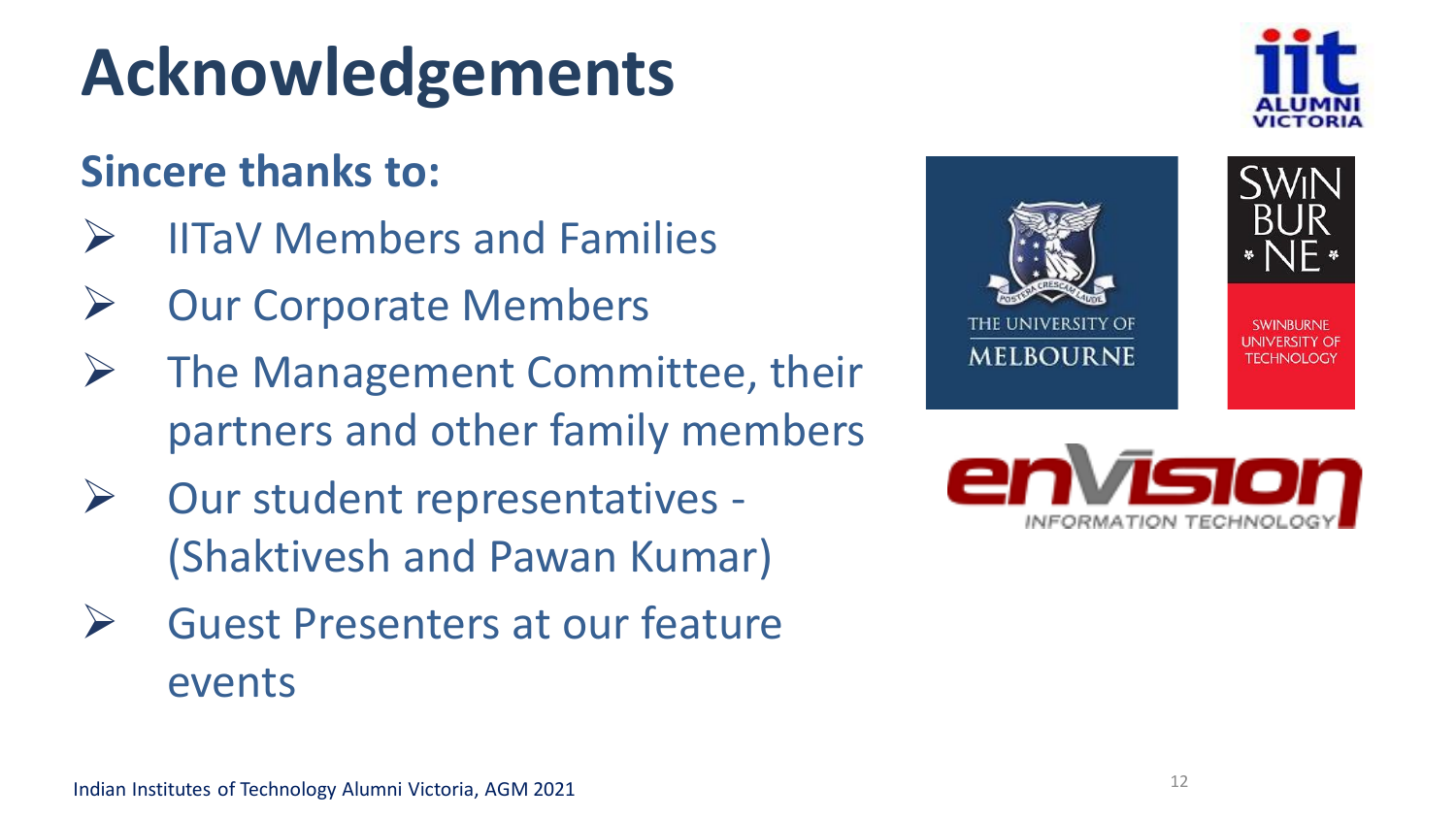## **Treasurer's report for 2019-21**

- $\triangleright$  IITaV has a cash reserve (including liability) of \$14,478. The available surplus is \$12,253 and the liability of membership is \$2,225.
- ➢ An internal audit was performed and all accounts were found to be in order.
- ➢ Our sincere thanks to Dr Arun Kumar and Mr Ravi Singh for their valuable expertise and time for the audit.

| Item in \$                  |        | $2017 - 18$ 2018-19 2019-20 |        | $2020 - 21$ |
|-----------------------------|--------|-----------------------------|--------|-------------|
| Cash reserve                | 15,178 | 12,326                      | 14,651 | 14,478      |
| Surplus                     | 11,778 | 10,466                      | 12,656 | 12,253      |
| <b>Membership liability</b> | 3,400  | 1,860                       | 1,995  | 2,225       |



**INDEPENDENT AUDIT REPORT** 

#### IITAV Accounts May 2019 to April 2020

#### **Scope**

We (Arun Kumar and Ravi Singh) have audited the financial report of IITAV for the period May 2019 to April 2020.

The IITAV committee is responsible for the financial report. The report was submitted by Diwakar Prasad, Treasurer IITAV and documentation was provided in soft copy. Our audit has been conducted to provide reasonable assurance whether the financial report is free of material misstatement. Our procedures in respect of the audit of the financial report included an examination on a test basis, of evidence supporting the amounts, discussion and analysis, and other disclosures. These procedures have been undertaken to form an opinion whether, in all material respects, the financial report is presented fairly. The audit opinion expressed in this report has been formed on the above basis.

#### **Audit Opinion**

In our opinion, the financial report of IITAV for the period May 2019 to April 2020 sound and there is no evidence of material misstatements, and income & expenditure categories are well documented, and evidence recorded.

Suggestions made by the audit team because of this audit are attached as Appendix 1

**Arun Kumar Member IITAV** 

**Ravi Singh** Member, IITAV

28 July 2020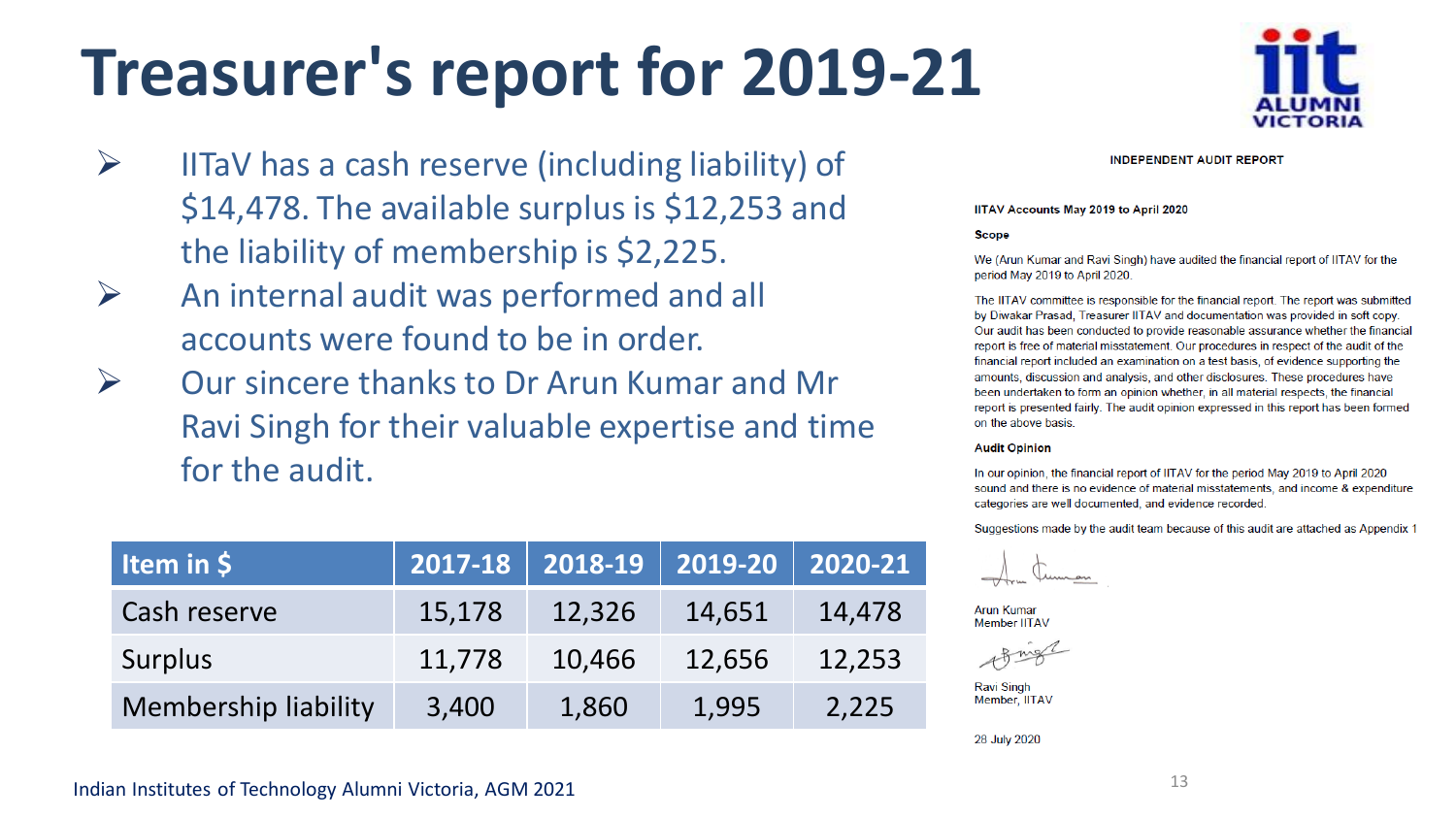### **Election of Management Committee 2021-22**



| <b>Name</b>               | <b>Position</b>         | <b>Nominated By</b>      | <b>Second Nomination</b> |
|---------------------------|-------------------------|--------------------------|--------------------------|
| <b>Prof Raman Singh</b>   | President               | Dr Sarbjit Giddey        | Dr Yogendra Vashishtha   |
| Dr Yogendra Vashishtha    | <b>Vice President</b>   | Dr Sarbjit Giddey        | Mr Divakar Prasad        |
| <b>Mr Divakar Prasad</b>  | <b>Treasurer</b>        | Dr Sarbjit Giddey        | Mr Abaran Deep           |
| <b>Mr Amit Dogra</b>      | <b>Secretary</b>        | Dr Sarbjit Giddey        | Mr Raja Sekhar Ravi      |
| <b>Mr Abaran Deep</b>     | <b>Committee Member</b> | <b>Dr Sarbjit Giddey</b> | <b>Prof Raman Singh</b>  |
| <b>Prof Murali Sastry</b> | <b>Committee Member</b> | Dr Sarbjit Giddey        | Dr Yogendra Vashishtha   |
| Mr Raja Sekhar Ravi       | <b>Committee Member</b> | <b>Dr Sarbjit Giddey</b> | <b>Mr Divakar Prasad</b> |
| <b>Dr Srinivas Mettu</b>  | <b>Committee Member</b> | Dr Sarbjit Giddey        | Mr Abaran Deep           |
| Mr Madur Chand            | <b>Committee Member</b> | <b>Dr Sarbjit Giddey</b> | Mr Raja Sekhar Ravi      |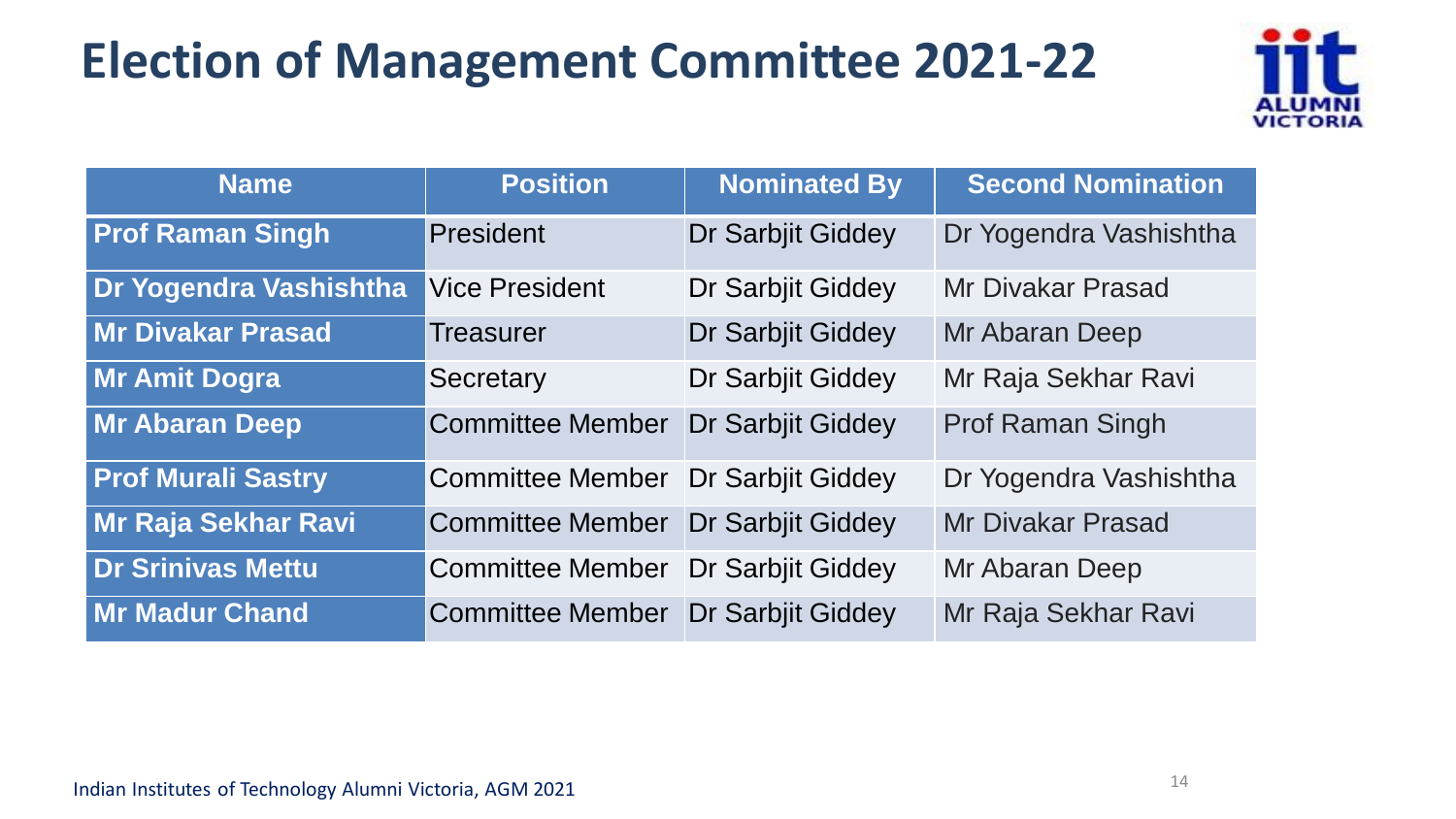## **Handover to new Management Committee 2021-22**



- $\triangleright$  Thanks to previous committee
- $\triangleright$  And the outgoing committee members Dr Bala Kumble, Prof Ashok Sharma, Prof Meenakshi Arora, Dr Sridhar Karuppasami and Dr Sarbjit Giddey
- And welcome to the new committee members.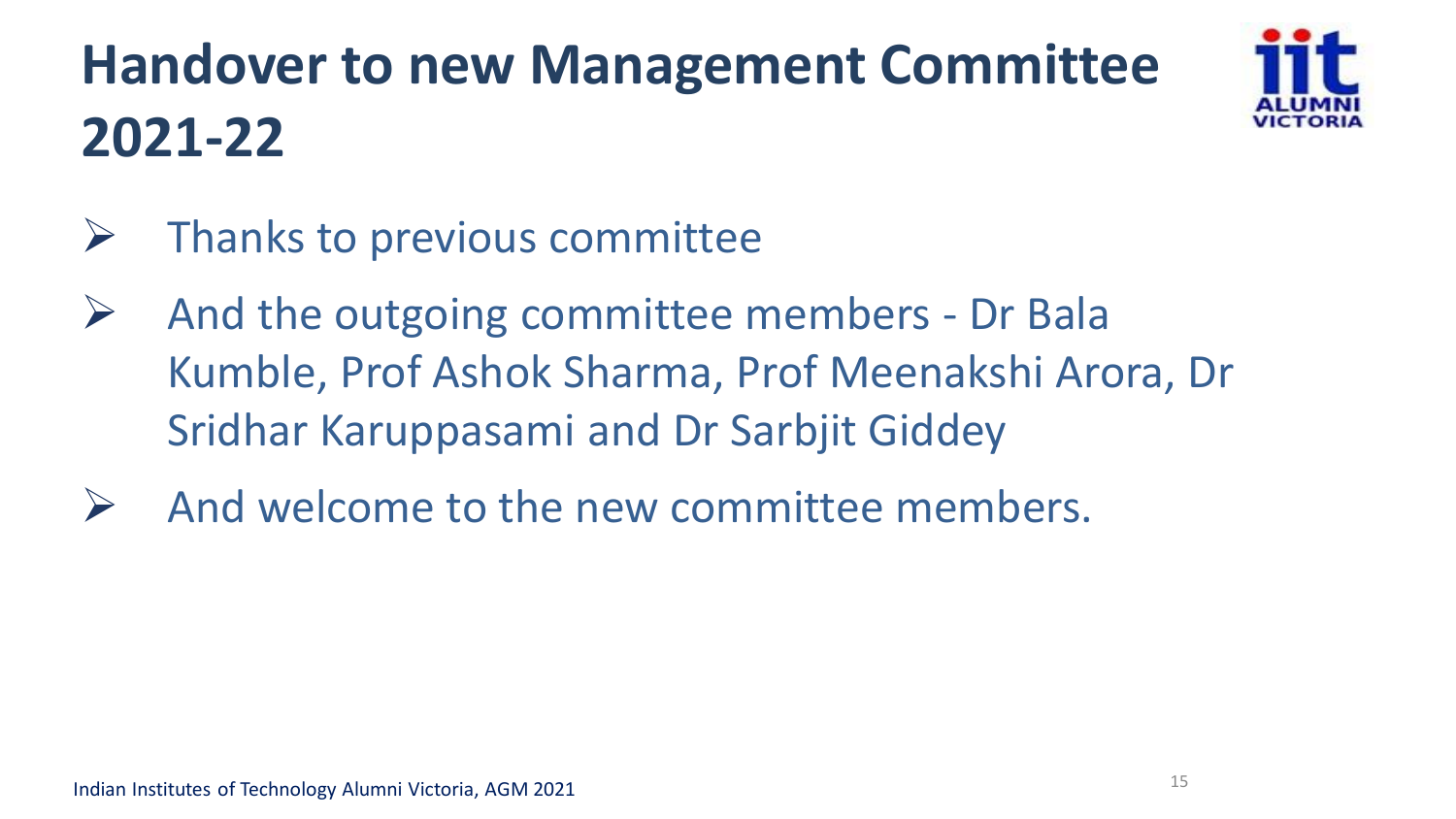## **Handover to new Management Committee 2021-22**

**Open Discussion Forum**